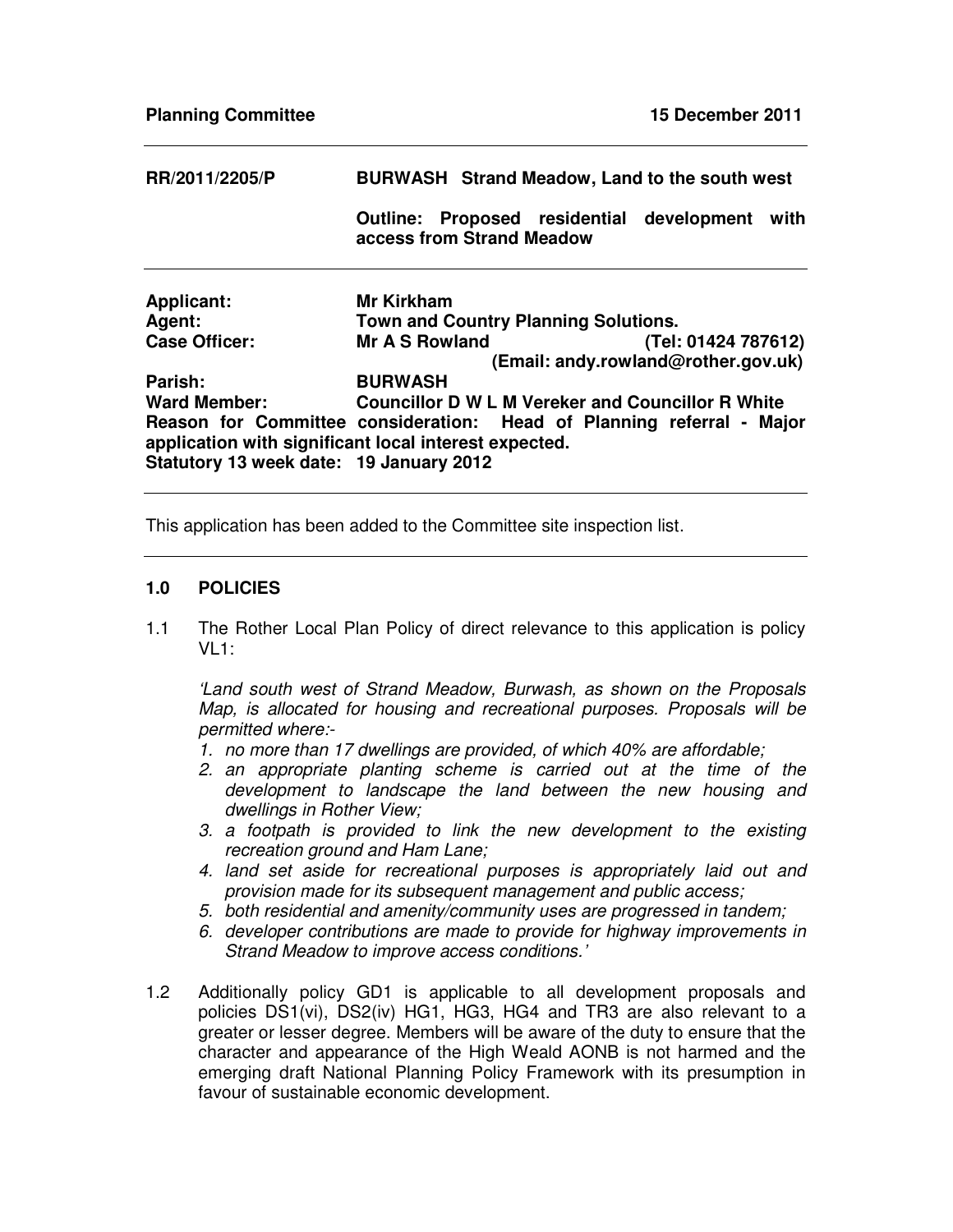# **2.0 SITE**

- 2.1 This application relates to a site of 0.68 hectares situated within the development boundary of Burwash village which is accessed off the southern end of Strand Meadow. The land has a significant gradient falling from southeast to north-west and is allocated within the Rother local plan for housing purposes. It is relatively hidden from the wider landscape, nestling on the side of a narrow valley that runs in a northerly direction from the main ridge upon which the village stands. The land slopes down to a ghyll on its northwest boundary,
- 2.2 The High Weald AONB designation washes over the whole village including the application site.

## **3.0 HISTORY (Relevant)**

| 3.1              | RR/85/1339     | Outline application for residential development of 2<br>acres of land. Refused – Appeal Dismissed. |
|------------------|----------------|----------------------------------------------------------------------------------------------------|
| 3.2 <sub>1</sub> | RR/2011/2206/P | Use of land for informal recreation and creation of<br>footpath link - Not yet determined.         |

## **4.0 PROPOSAL**

- 4.1 Outline planning permission is sought to extend Strand Meadow to serve a new residential development of 17 dwellings arranged along one side of the new road and partially round the turning head. The matters of appearance, landscaping, layout and scale are all reserved for subsequent submission whilst the details of access are provided for consideration as part of this application.
- 4.2 The application is accompanied by an illustrative layout plan and house type drawings to demonstrate the form scale and appearance that might be accommodated on the site, utilising split levels to respond to the site gradient issue. It is confirmed that 40% of the development would be affordable units for rent/shared equity.
- 4.3 Also submitted with this application are:
	- a) Ecological Assessment.
	- b) Arboricultural Assessment.
	- c) Archaeological Assessment.
	- d) Transport Planning Statement.

These have been forwarded to the appropriate consultees.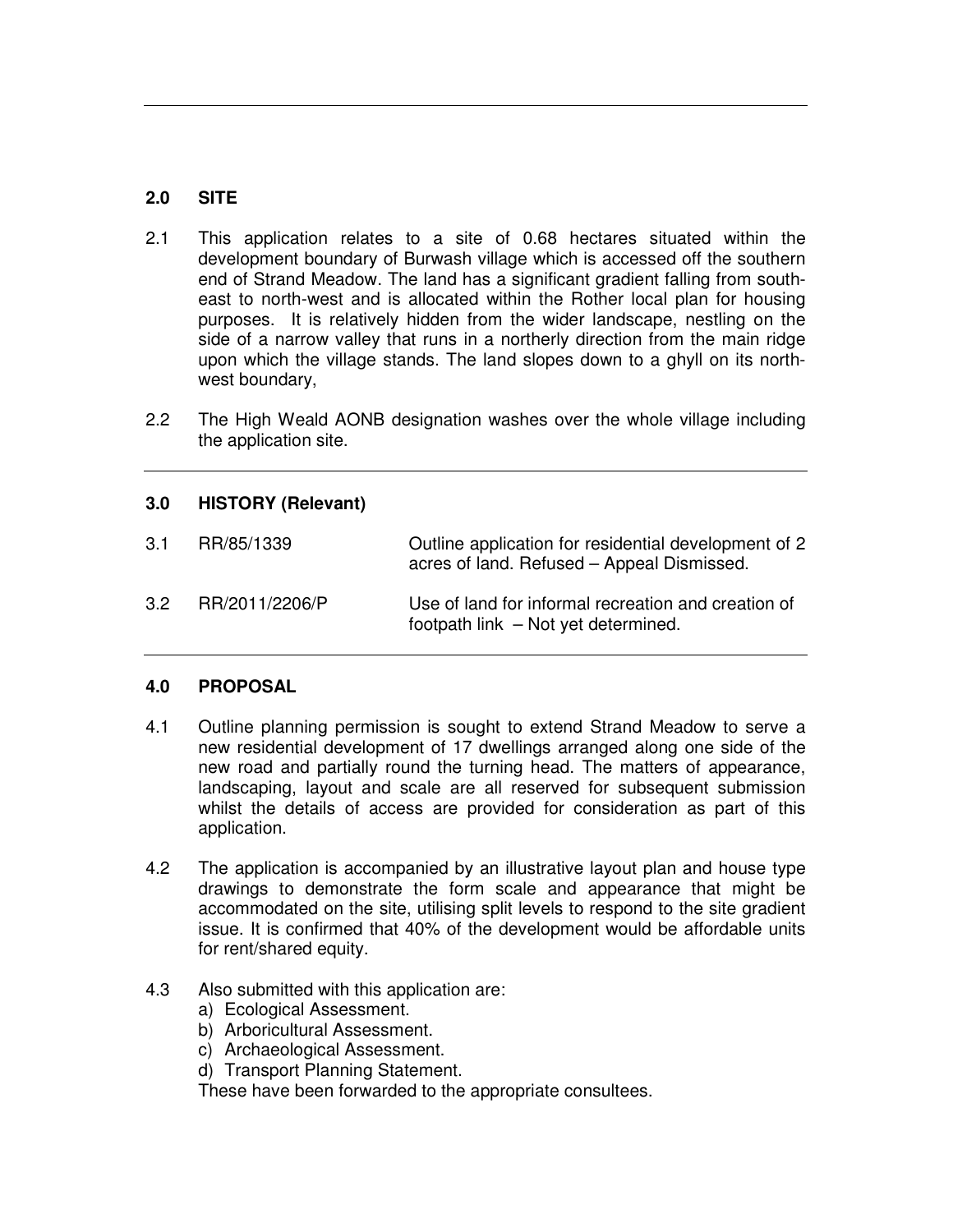## **5.0 CONSULTATIONS**

- 5.1 Parish Council: "*We understand that this is a renewal of the application, if there are no alterations we have no objections. It is essential that all tree orders are preserved. We recall a need for access to the site to widen the road and lower the services, please could this be taken into account."*
- 5.2 Highway Authority: Comments awaited.
- 5.3 Highway Authority (Footpaths): No objection contingent upon access to public footpath being maintained at all times.
- 5.4 Southern Water: Comments awaited.
- 5.5 Environment Agency: Comments awaited.
- 5.6 County Archaeologist: Concur with the Archaeological Assessment recommendations. It is recommended that an archaeological condition be imposed upon any planning permission that may be granted.
- 5.7 County Ecologist: Comments awaited.
- 5.8 Natural England: Comments awaited.
- 5.9 Housing Officer: '*The Housing Service supports this outline application. The application provides 40% affordable housing together with a commuted sum for the fractional unit (the amount to be agreed). Before progressing with a full application it is recommended that the applicant engages a preferred Registered Provider to secure the delivery of the affordable housing. We shall require the S106 agreement to grant the Council 100% nomination rights on first lets and 75% of re-lets.'*
- 5.10 Sussex Police: No real concerns identified. At the reserved matters stage the Design and Access Statement should show how crime prevention measures have been taken into account.
- 5.11 Planning Notice: 13 Letters of objection giving the following grounds (summary):
	- 1) Village sprawl harmful to the AONB
	- 2) Precedent for the development of other fields nearby.
	- 3) Adequate housing already.
	- 4) Site is a haven for wildlife.
	- 5) Protected trees must be retained can they be?
	- 6) Affordable housing should be directed to infill sites on principle roads.
	- 7) Strand Meadow is already congested with parked cars and narrow access making access by emergency vehicles difficult.
	- 8) Adverse effect on quality of life of local residents by reason of traffic, noise and pollution.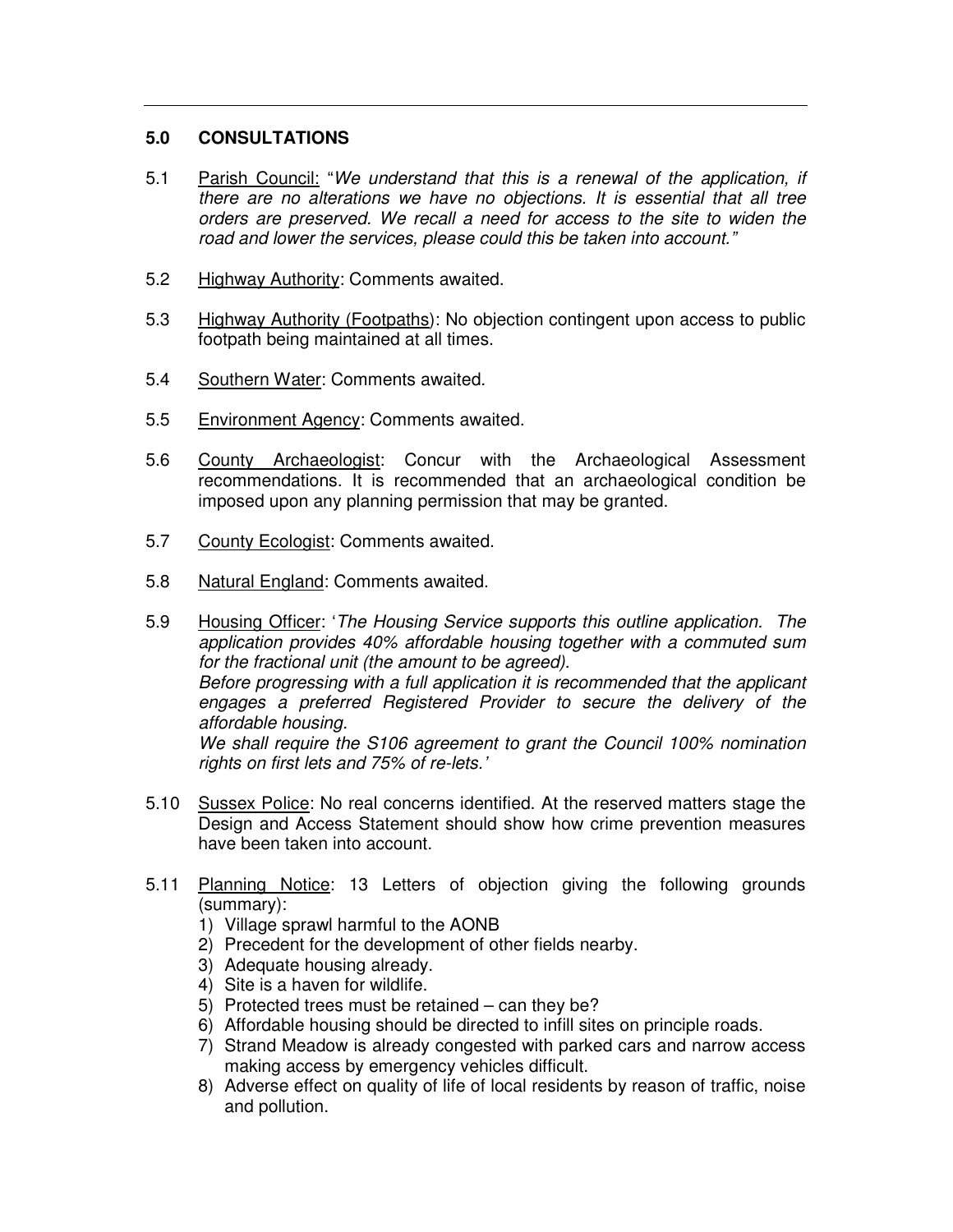- 9) Extra traffic will endanger local children who play by the roadside.
- 10) Large construction vehicles may damage parked cars in very narrow access road.
- 11) The site boundary is incorrect.
- 12) The public sewer crossing the site is inadequate and has overflowed at least twice.
- 13) Strand Meadow has already been repaired as a result of subsidence; this shows signs of failure and will be made worse by additional use especially by heavy construction vehicles.
- 14) Village has poor infrastructure and no work available.
- 15) Very visible from public footpath and thus harmful to AONB.
- 16) The site is very wet with springs and is therefore vulnerable to landslip.

#### **6.0 APPRAISAL**

- 6.1 The application site is identified for development within the Rother District Local Plan (see policy VL1 at para 1.1 above) and thus, in principle the proposed development with 17 dwellings served by an extension of Strand Meadow has been accepted through the local plan inquiry. The Inspector considered the issues of access and parking, landscape impact, drainage, effect on living conditions, nature conservation and affordable housing: broadly speaking the issues now raised by objectors. Nevertheless, the present outline application needs be considered now in the context of these issues having regard to current advice and specifically in relation to the need to be satisfied that the proposal would not be harmful to the High Weald AONB.
- 6.2 Access and Parking:
- 6.2.1 Whilst this is an application for outline planning permission Access is submitted at this stage rather than reserved for later submission. The application indicates the continuation of Strand Meadow as required by policy VL1 and it is clear that whilst details of car parking would be provided at the reserved matters stage provision can be made to meet the required standard. The characteristics of Strand Meadow are of concern to residents in that it is rather narrow and is subject to roadside parking. The formal consultation response from the Highway Authority is awaited; this is important not only because of the estate road aspect but also the policy requirement for a financial contribution for highway improvements to Strand Meadow. At the time of the Local Plan Inquiry the Highway Authority were confident that carriageway widening, the introduction of speed reduction features and provision of parking bays were necessary and achievable in view of the extent of highway land available.
- 6.3 Landscape Impact:
- 6.3.1 The High Weald AONB designation washes over the village and therefore it is the Council's responsibility to ensure that the character and appearance of the AONB is not harmed. The site lies on the east side of a narrow valley with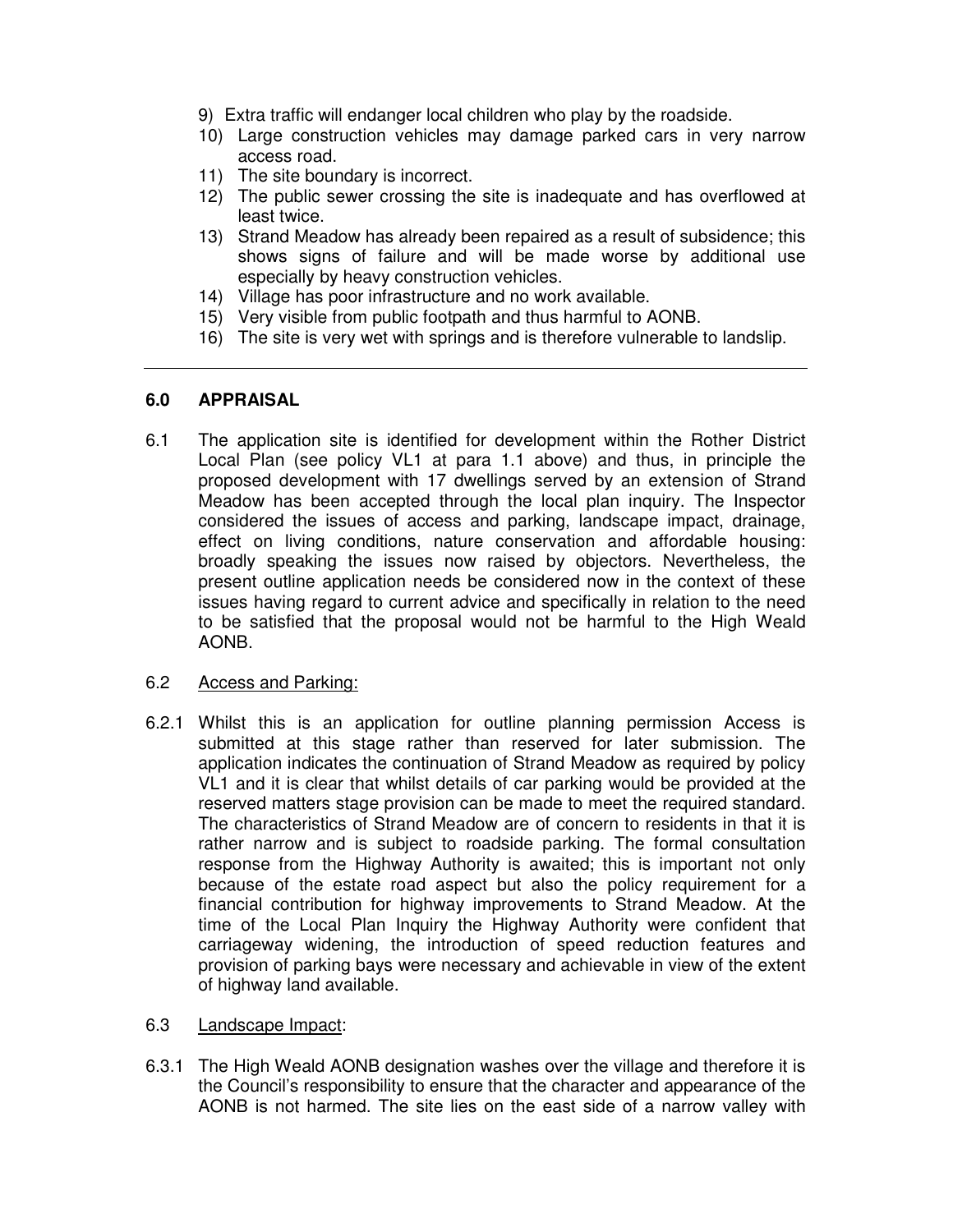existing development to the north-east; there is a public footpath to the west running parallel but the tree belt following the north-west site boundary affords some screening to that area the subject of the planning application. The Local Plan Inspector considered the site to be a small inconspicuous extension of the existing cul-de-sac where development would have limited landscape impact in the AONB.

- 6.3.2 It is considered that there is no reason to differ from the Inspector's appraisal at this outline stage. Whilst details of two dwelling types accompany the outline submission it is not possible to definitively assess the potential landscape effect without levels and sections. This would be for later consideration at the reserved matters stage. It is however accepted that a development of 17 dwellings could be designed, broadly in the manner suggested, in combination with suitable landscaping, without causing harm to the character and appearance of the AONB.
- 6.3.3 Landscaping of the development itself is a reserved matter.
- 6.4 Drainage:
- 6.4.1 Several residents have drawn attention to drainage matters saying that the existing sewer is at capacity and has failed in the past. The Parish Council make reference to services needing to be lowered; it is unclear at present whether this is a reference to the sewer depth. This is a technical issue upon which the views of Southern Water and the Environment Agency are awaited. There is currently no reason to believe that the site suffers from insurmountable drainage problems. It would be normal for this matter to be the subject of a drainage condition.
- 6.5 Residential Amenity:
- 6.5.1 Clearly at this outline stage it is not possible to consider in detail the potential impacts of the dwellings themselves upon the amenities of existing properties although given the orientation and separation distances it is unlikely that there would be insurmountable issues of overlooking, overshadowing etc. Any effects on outlook are likely to be insignificant and in any event effects upon private views are not a legitimate planning consideration. Some residents have concerns that the roads (Strand Meadow and Shrub Lane) are narrow and thus they may be adversely affected by noise from construction, damage to parked cars and/or limitations to their ability to park outside of their property. In these respects the transient inconvenience of construction traffic/activity is not reason to withhold planning permission. As to the narrow width of Strand Meadow, as previously stated, the observations of the highway authority are awaited with particular interest in relation to contributions for highway improvement.

#### 6.6 Nature Conservation:

6.6.1 The application is accompanied by an Ecological Assessment; Natural England has been consulted. The site and the development proposed would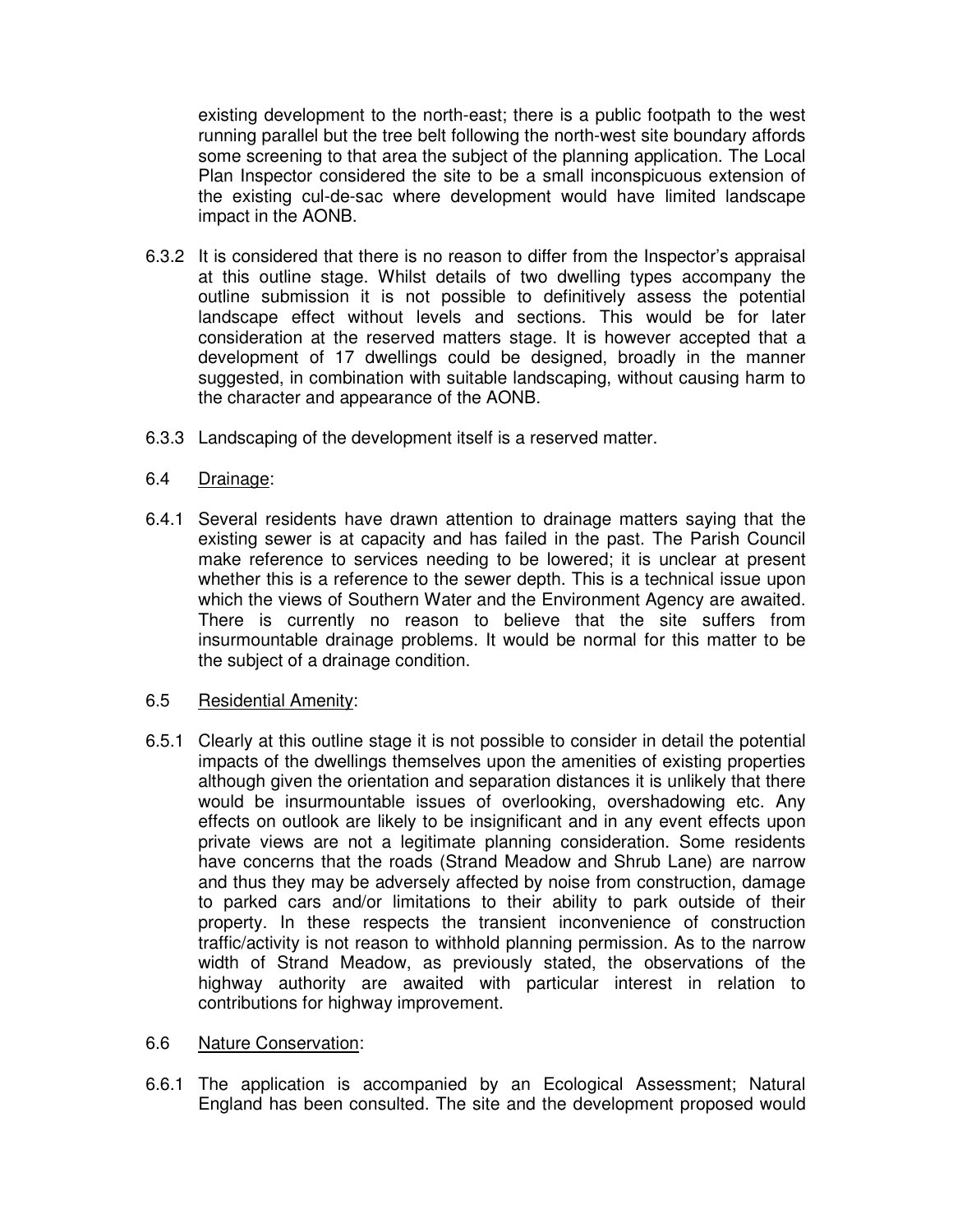not impact upon any statutory site of nature conservation interest. An area Tree Preservation Order covers the site and an Arboricultural report has been provided. The Tree Officer has been consulted.

- 6.6.2 Whilst the observations of Natural England and the Tree Officer are currently awaited it appears from the assessments that subject to implementation of appropriate recommended mitigation measures and imposition of suitable conditions the proposed development could be accepted without unacceptable harm to protected species and preserved trees.
- 6.7 Affordable Housing:
- 6.7.1 The application proposes the required 40% affordable housing (6 units plus commuted sum for fraction of unit) and the Head of Housing supports the proposal. A Section 106 Agreement will be necessary to secure the provision together with nomination rights.
- 6.8 Policy:
- 6.8.1 The proposal, together with the planning application to be considered under reference RR/2011/2206/P, has been prepared to be in compliance with Local Plan policy VL1. Subject to the satisfactory completion of a Section 106 Obligation, to secure the appropriate provisions specified within the policy, the policy requirements can be said to be complied with.
- 6.8.2 Specifically the proposal has been considered in terms of its effects upon the AONB. In view of the limitation of the allocated site at the lower part of the land and the boundary screening on the western side it is concluded that material harm would not result.

## **7.0 SUMMARY**

- 7.1 The site is identified within the Rother District Local plan for residential development with 17 dwellings.
- 7.2 The proposal satisfies the policy requirement for 40% affordable housing.
- 7.3 Subject to final consultation responses it has been satisfactorily been demonstrated that the development can be achieved, subject to mitigation measures, without unacceptable effects upon important flora and fauna.
- 7.4 The development proposed, subject to later consideration of reserved matters would not be harmful to the character and appearance of the High Weald AONB.
- 7.5 A Section 106 Agreement is required in order to secure the delivery of the affordable housing, the provision of the recreational use of adjacent land, its future maintenance and the delivery of the footpath (RR/2011/2206/P) and the necessary ecological and arboricultural mitigation measures.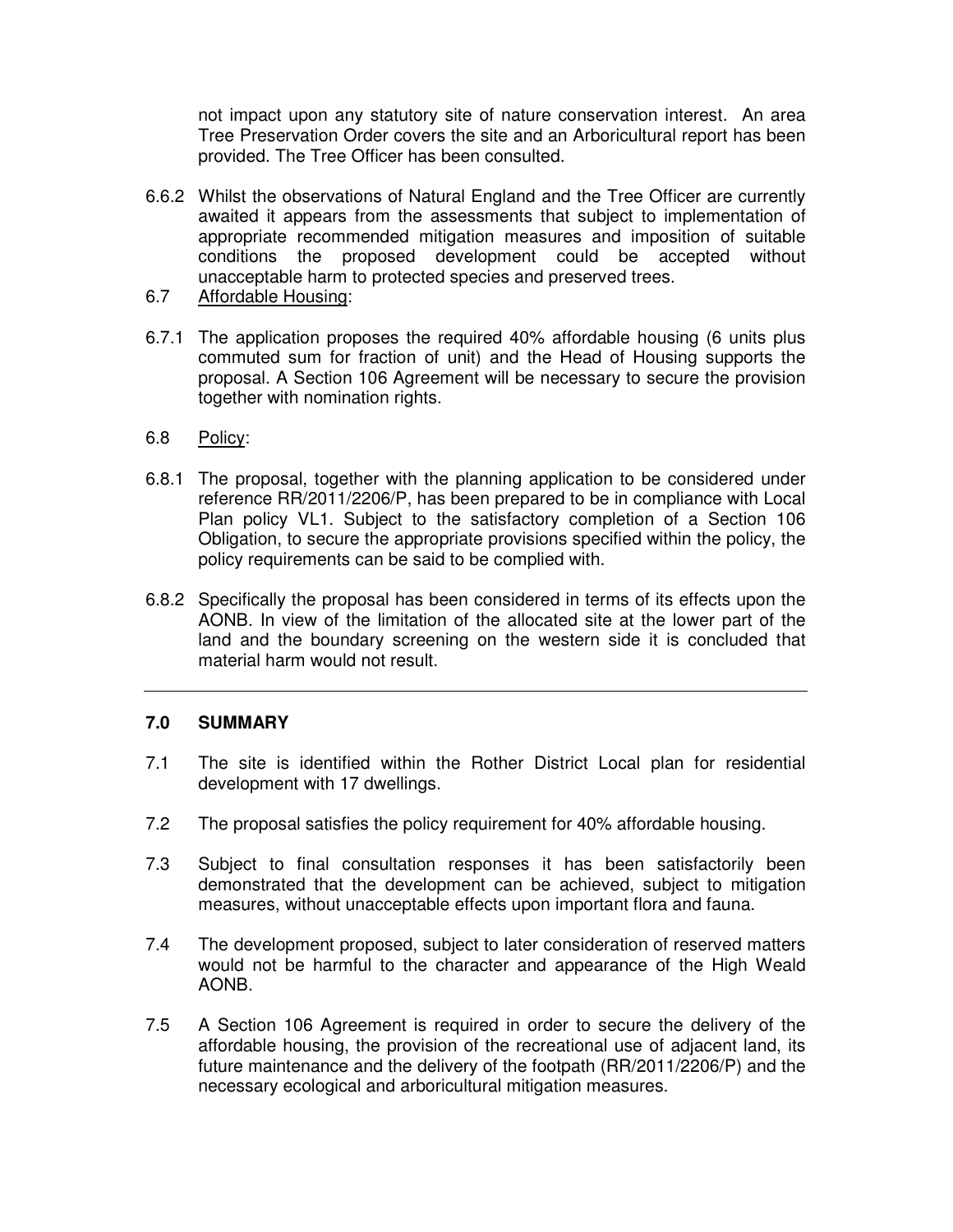**RECOMMENDATION: GRANT (OUTLINE PLANNING) DELEGATE (SECTION 106 OBLIGATION – AFFORDABLE HOUSING, TO SECURE: LANDSCAPING OF ADJACENT LAND, PROVISION OF FOOTPATH, LAYOUT OF RECREATIONAL LAND AND ITS MAINTENANCE, CONTRIBUTIONS TO HIGHWAY IMPROVEMENTS AND THE IMPLEMENTATION OF ECOLOGICAL AND ARBORICULTURAL MITIGATION MEASURES)**

## **CONDITIONS**

- 1. Before any part of the development hereby approved is commenced approval of the details of the appearance, layout, scale and landscaping of the site, (hereinafter called "the reserved matters"), shall be obtained from the local planning authority in writing.
- 2. Plans and particulars of the reserved matters referred to in condition 1 above shall be submitted in writing to the local planning authority and shall be carried out as approved. Reason: In accordance with the requirements of Article 4 of the Town and Country Planning (General Development Procedure) Order 1995 (as amended).
- 3. Application for approval of the reserved matters shall be made to the local planning authority before the expiration of three years from the date of this permission.
- 4. The development hereby permitted shall be begun either before the expiration of three years from the date of this permission, or before the expiration of two years from the date of approval of the last of the reserved matters to be approved, whichever is the later. Reason: In accordance with section 91 of the Town and Country Planning Act 1990 (as amended by section 51 of the Planning and Compulsory Purchase Act 2004).
- 5. The residential development hereby permitted shall be for the erection of not exceeding 17 dwellings. Reason: In accordance with Rother District Local plan policy VL1(i).
- 6. No development shall take place until the applicant, or their agents or successors in title, has secured the implementation of a programme of archaeological work in accordance with a written scheme of investigation, including a timetable for the investigation, which has first been submitted to and approved in writing by the local planning authority and the works shall be undertaken in accordance with the approved details. Reason: The development is likely to disturb features of archaeological

interest, which need to be examined and recorded in accordance with Policy GD1(viii) of the Rother District Local Plan.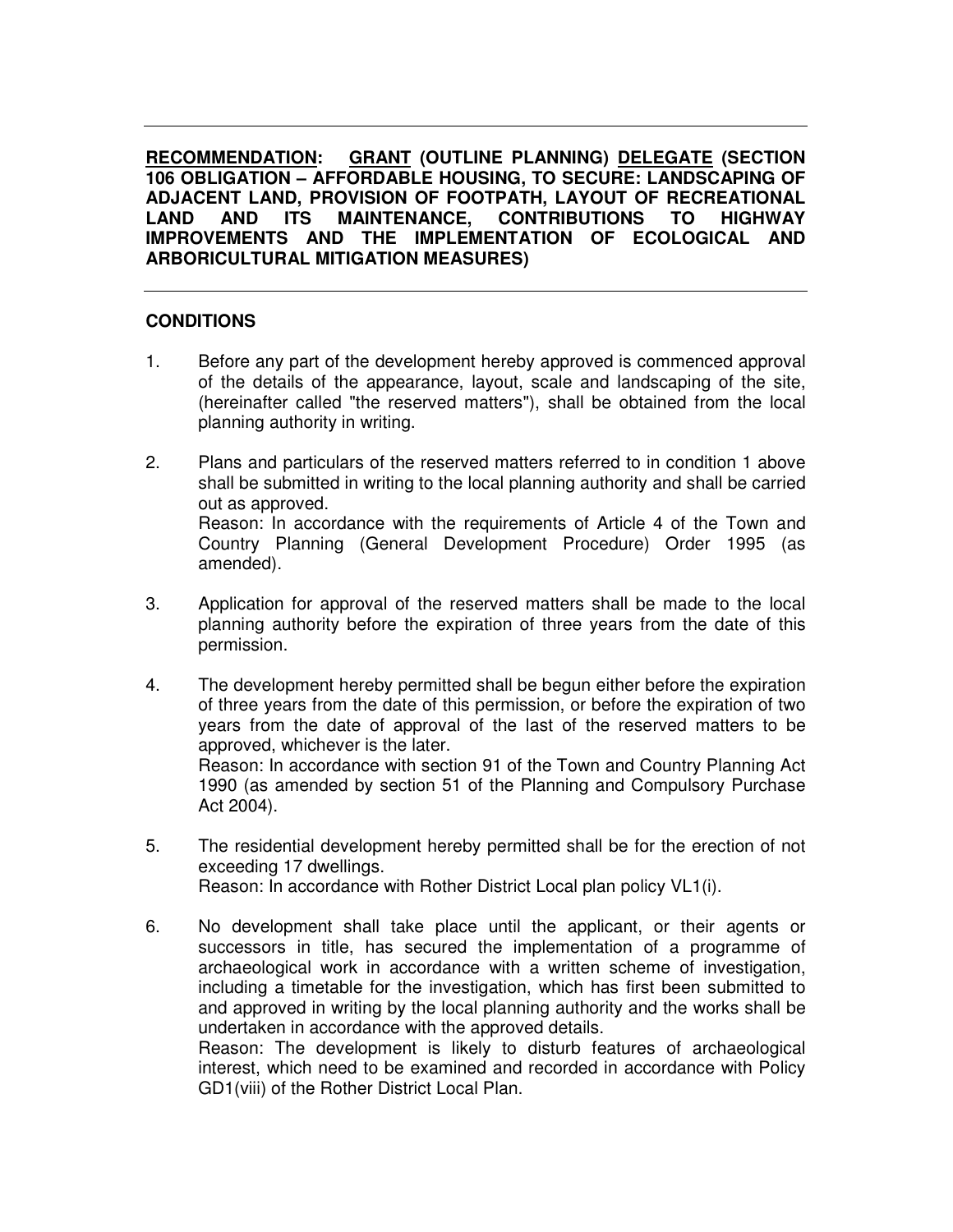- 7. Highway conditions as may be recommended by the East Sussex County Council as Highway Authority.
- 8. No development shall commence until a scheme for the provision of foul and surface water drainage works has been submitted to and approved in writing by the Local Planning authority and none of the dwellings shall be occupied until the drainage works to serve the development have been provided in accordance with the approved details. Reason: To ensure the satisfactory drainage of the site and to prevent water pollution in accordance with Policy GD1(x) of the Rother District Local Plan.
- 9. No surface water shall be discharged to the public foul sewer. Reason: To ensure the satisfactory drainage of the site and area in accordance with Policy GD1(x) of the Rother District Local Plan.
- 10. Before occupation of the dwellings hereby permitted commences, details of the siting and form of bins for the storage and recycling of refuse within the site (internally or externally), and a collection point, shall be submitted to and approved in writing by the local planning authority and the approved details shall be implemented and thereafter continued, with all bins and containers available for use, maintained and replaced as need be. Reason: In the interests of providing a sustainable development in accordance with Policy GD1(ii) and (iv) of the Rother District Local Plan and PPS1, paragraph 20.
- 11. No development shall take place until there has been submitted to and approved in writing by the local planning authority a plan indicating the positions, design, height, materials and type of boundary treatment to be erected. The boundary treatment shall be completed in accordance with a timetable agreed in writing with the local planning authority. Development shall be carried out in accordance with the approved details. Reason: To ensure that the proposed development does not prejudice the appearance of the locality in accordance with Policy GD1(iv) and (v) of the Rother District Local Plan.
- 12. Before any construction work is commenced, a schedule of floor levels for each house/garage, together with gradients to each drive, shall be submitted to and approved in writing by the local planning authority. The development shall be carried out in accordance with the approved details. Reason: To ensure the satisfactory development of the site in accordance

with Policy GD1(iv) and (v) of the Rother District Local Plan.

13. All hard and soft landscape works shall be carried out in accordance with the approved details. The works shall be carried out prior to the occupation of any part of the development or in accordance with the programme agreed with the local planning authority.

Reason: To ensure that the proposed development does not prejudice the appearance of the locality in accordance with Policy GD1(iv) and (v) of the Rother District Local Plan.